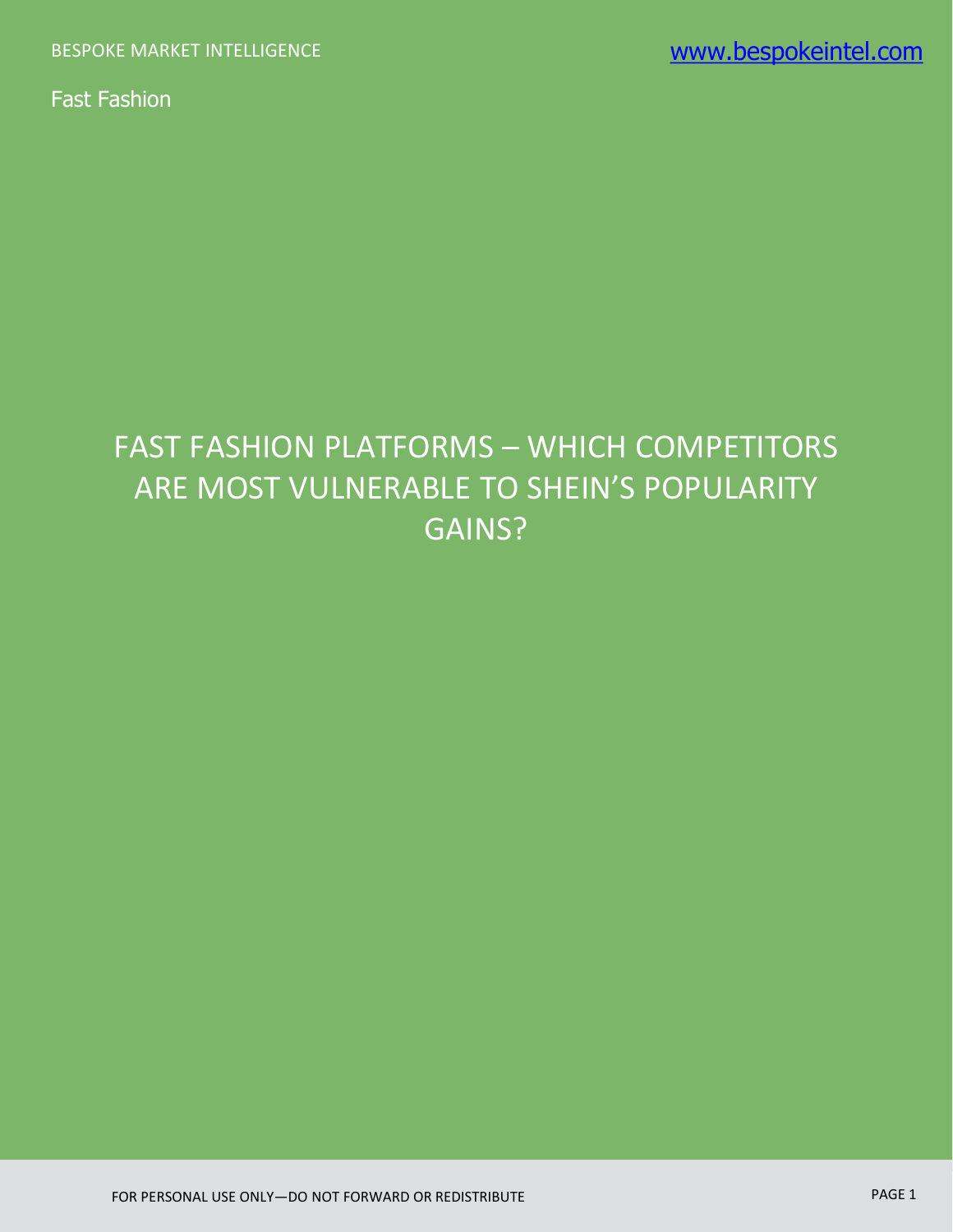#### ARE YOU FAMILIAR WITH ANY OF THE FOLLOWING SITES/APPS? (SELECT ALL THAT APPLY)

Posed to all respondents.

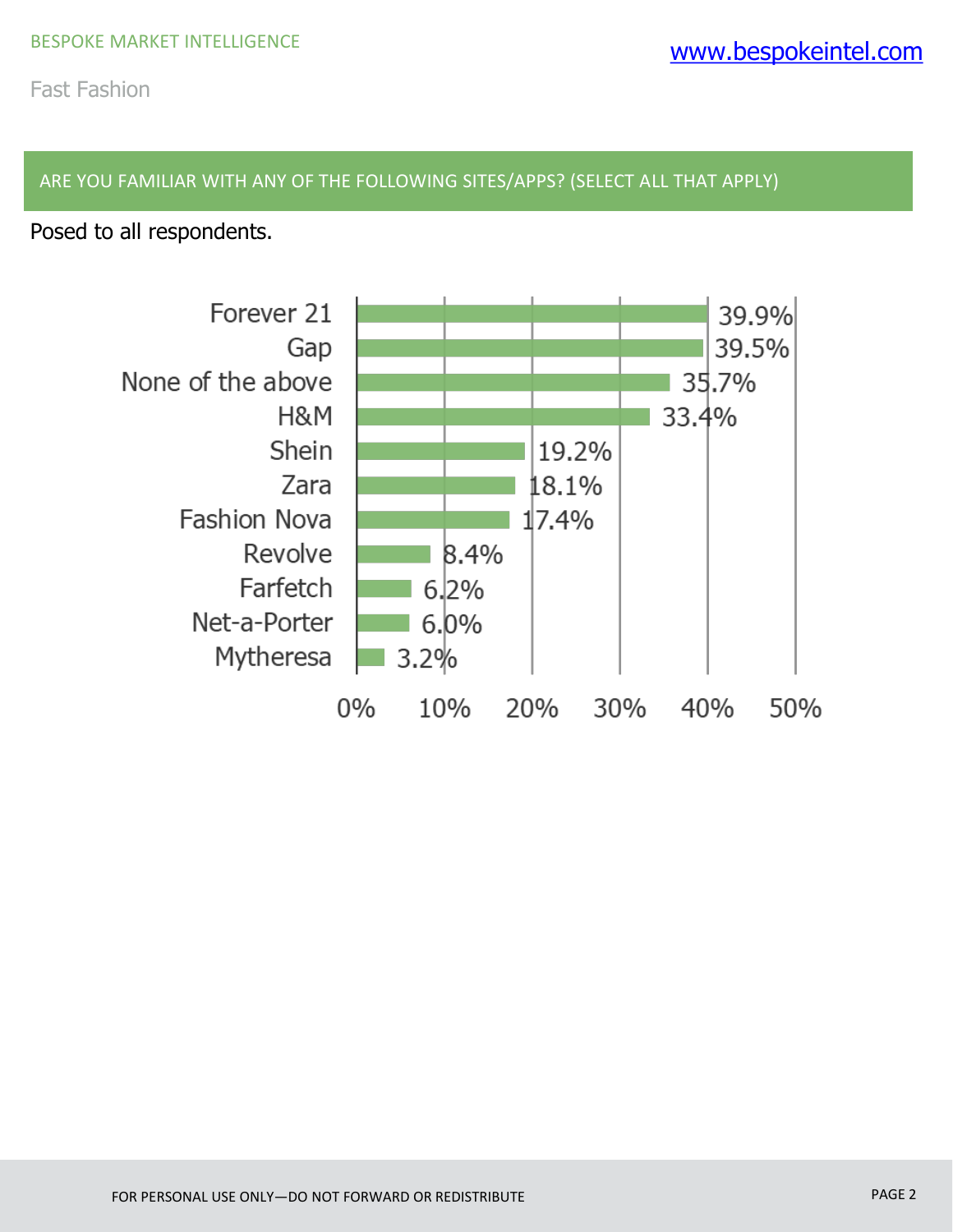#### HAVE YOU EVER MADE A PURCHASE FROM ANY OF THE FOLLOWING? (SELECT ALL THAT APPLY)

Posed to all respondents.



### Data Cross-Tab

|                       | Respondents Who Have Shopped Each of The Following |                 |         |       |       |       |                       |         |        |                  |
|-----------------------|----------------------------------------------------|-----------------|---------|-------|-------|-------|-----------------------|---------|--------|------------------|
|                       |                                                    |                 |         |       |       |       |                       | Fashion | Net-a- |                  |
| <b>Answer Choices</b> | Shein                                              | <b>Farfetch</b> | Revolve | H&M   | Zara  | Gap   | Forever <sub>21</sub> | Nova    | Porter | <b>Mytheresa</b> |
| $N =$                 | 169                                                | 65              | 71      | 233   | 128   | 254   | 266                   | 127     | 59     | 28               |
| Shein                 |                                                    | 35.4%           | 40.9%   | 28.8% | 43.0% | 21.3% | 27.4%                 | 41.7%   | 32.2%  | 67.9%            |
| Farfetch              | 13.6%                                              |                 | 32.4%   | 9.9%  | 17.2% | 11.0% | 10.9%                 | 21.3%   | 27.1%  | 46.4%            |
| Revolve               | 17.2%                                              | 35.4%           |         | 15.0% | 28.1% | 11.8% | 13.5%                 | 23.6%   | 25.4%  | 60.7%            |
| H&M                   | 39.6%                                              | 35.4%           | 49.3%   |       | 56.3% | 43.3% | 43.2%                 | 39.4%   | 39.0%  | 53.6%            |
| Zara                  | 32.5%                                              | 33.9%           | 50.7%   | 30.9% |       | 24.0% | 20.3%                 | 35.4%   | 32.2%  | 57.1%            |
| Gap                   | 32.0%                                              | 43.1%           | 42.3%   | 47.2% | 47.7% |       | 39.9%                 | 34.7%   | 28.8%  | 60.7%            |
| Forever <sub>21</sub> | 43.2%                                              | 44.6%           | 50.7%   | 49.4% | 42.2% | 41.7% |                       | 47.2%   | 40.7%  | 57.1%            |
| <b>Fashion Nova</b>   | 31.4%                                              | 41.5%           | 42.3%   | 21.5% | 35.2% | 17.3% | 22.6%                 |         | 35.6%  | 46.4%            |
| Net-a-Porter          | 11.2%                                              | 24.6%           | 21.1%   | 9.9%  | 14.8% | 6.7%  | 9.0%                  | 16.5%   |        | 46.4%            |
| Mytheresa             | 11.2%                                              | 20.0%           | 23.9%   | 6.4%  | 12.5% | 6.7%  | 6.0%                  | 10.2%   | 22.0%  |                  |
|                       |                                                    |                 |         |       |       |       |                       |         |        |                  |
| Have also Shopped     |                                                    |                 |         |       |       |       |                       |         |        |                  |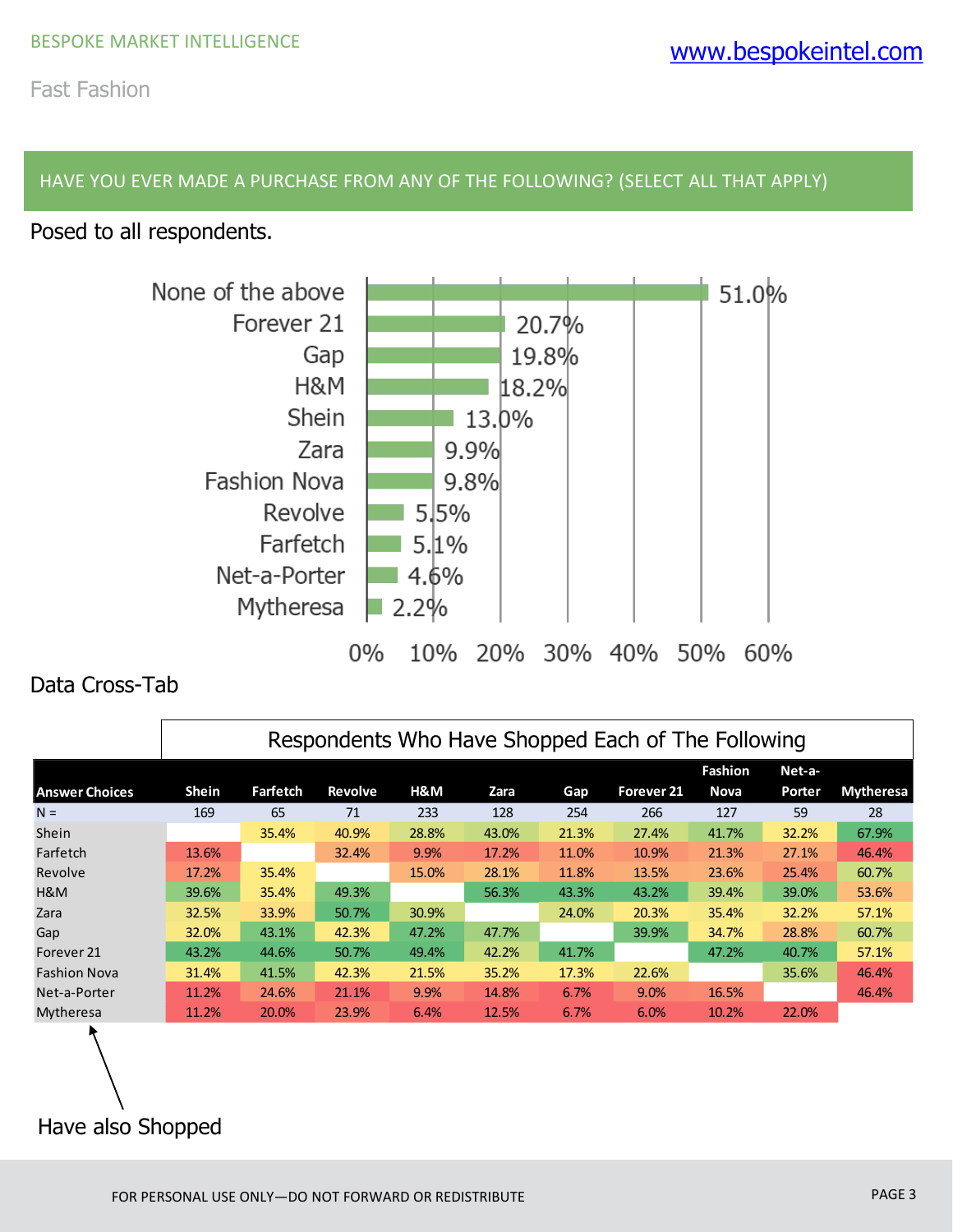HAVE YOU EVER MADE A PURCHASE FROM ANY OF THE FOLLOWING? SELECT ALL THAT APPLY

Data Filter: Respondents who said they are likely or very likely to purchase from Shein in the future.

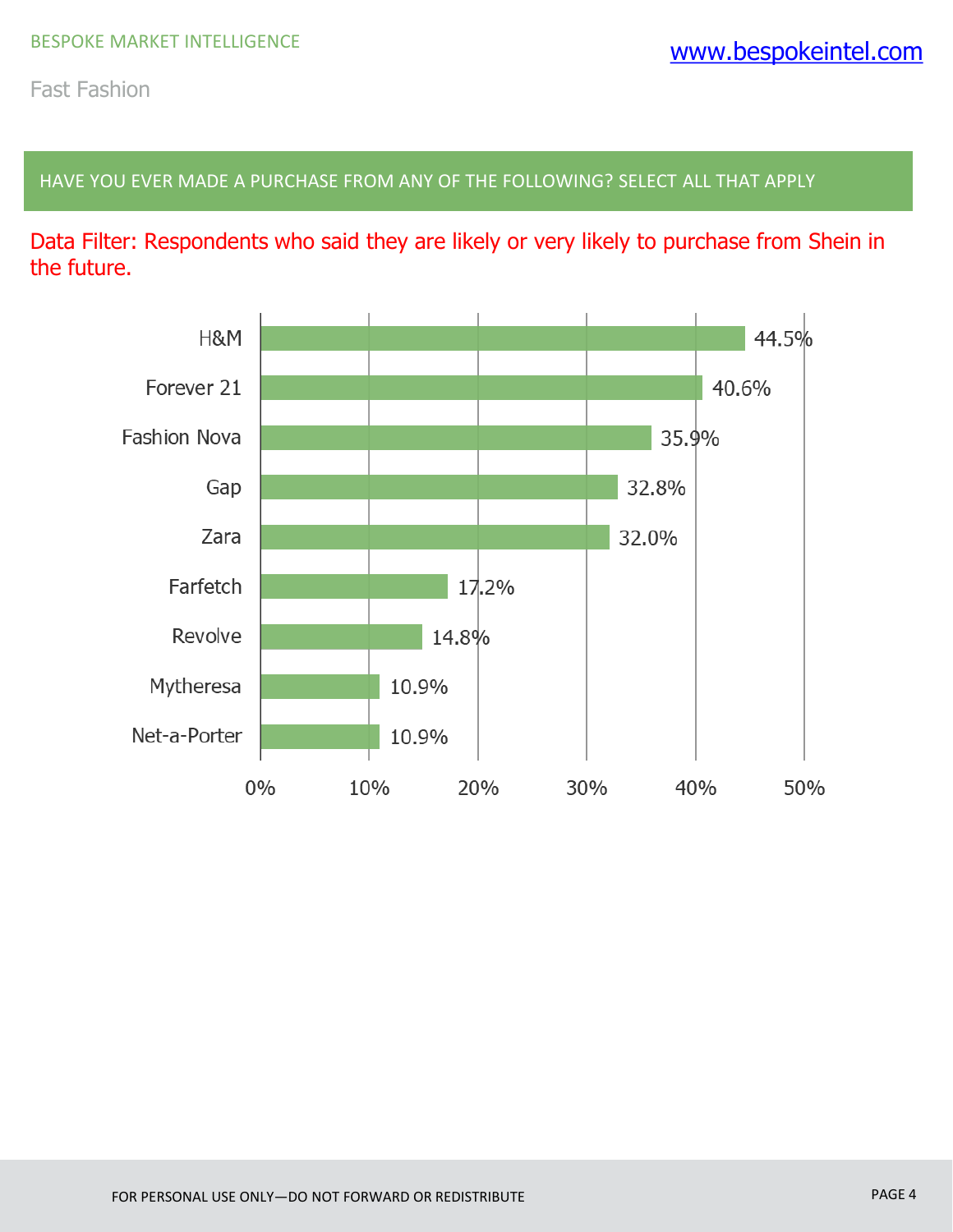IN YOUR OPINION, WHICH RETAILERS/SITES ARE MOST SIMILAR TO SHEIN?

Posed to respondents who said they have purchased from Shein ( $N = 165$ )

## **ICTORIASECRE ZAFUL**JCPENNEY **ALIBABA**<br>**BURLINGTON TARGET LIMITED**<br>DZON **TJMAXX ZARA NEWLOOK ARA ROWME NORDSTROM** AMOZON TRANSPORT ABERCROMBIE STYLEWERER<br>
EBAY MACYS PATPAT **PRETTYLITTLETHING** AMA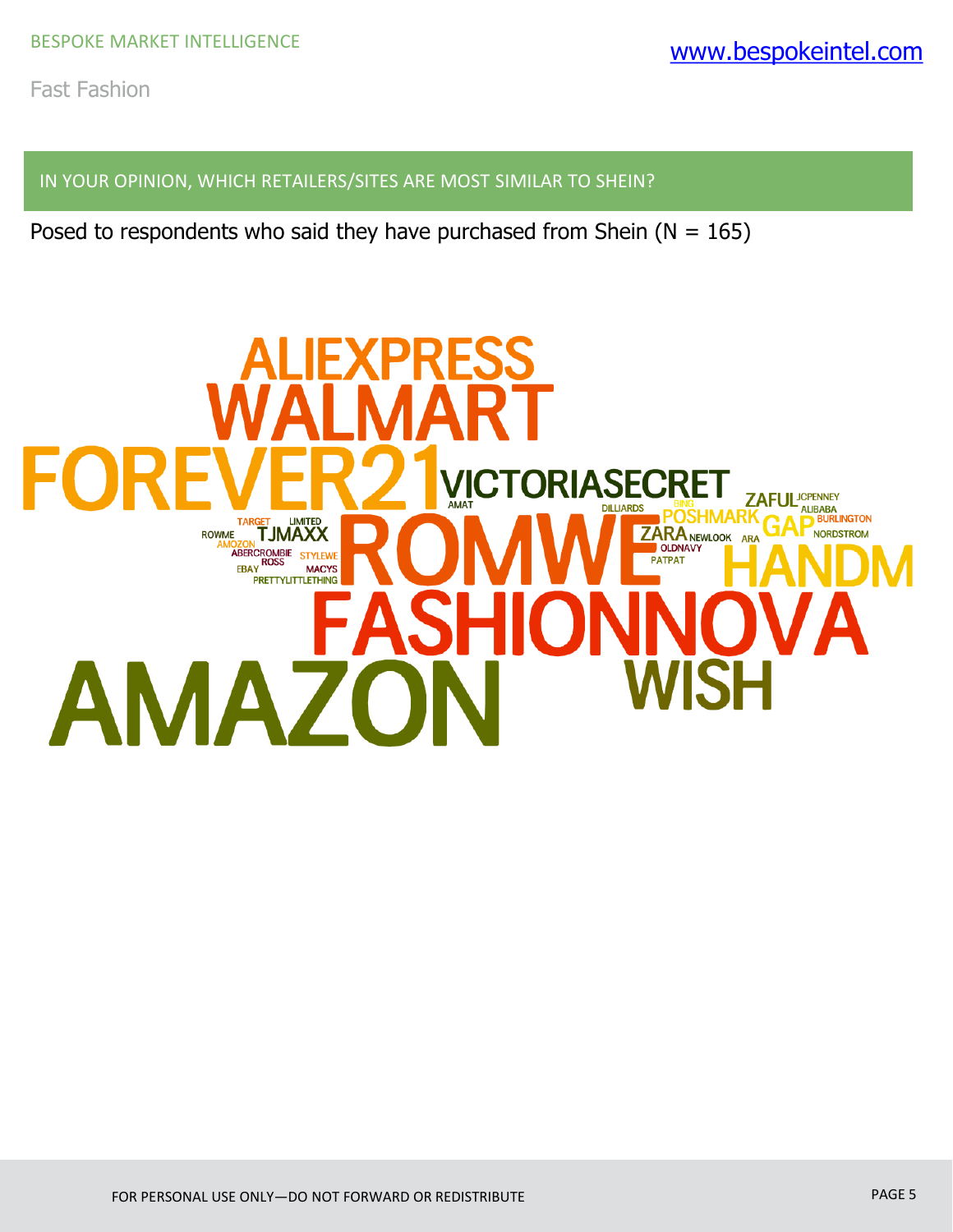CAN YOU THINK OF ANY RETAILERS/BRANDS THAT SHEIN MIGHT BE TAKING CUSTOMERS FROM?

Posed to respondents who said they have purchased from Shein ( $N = 165$ )

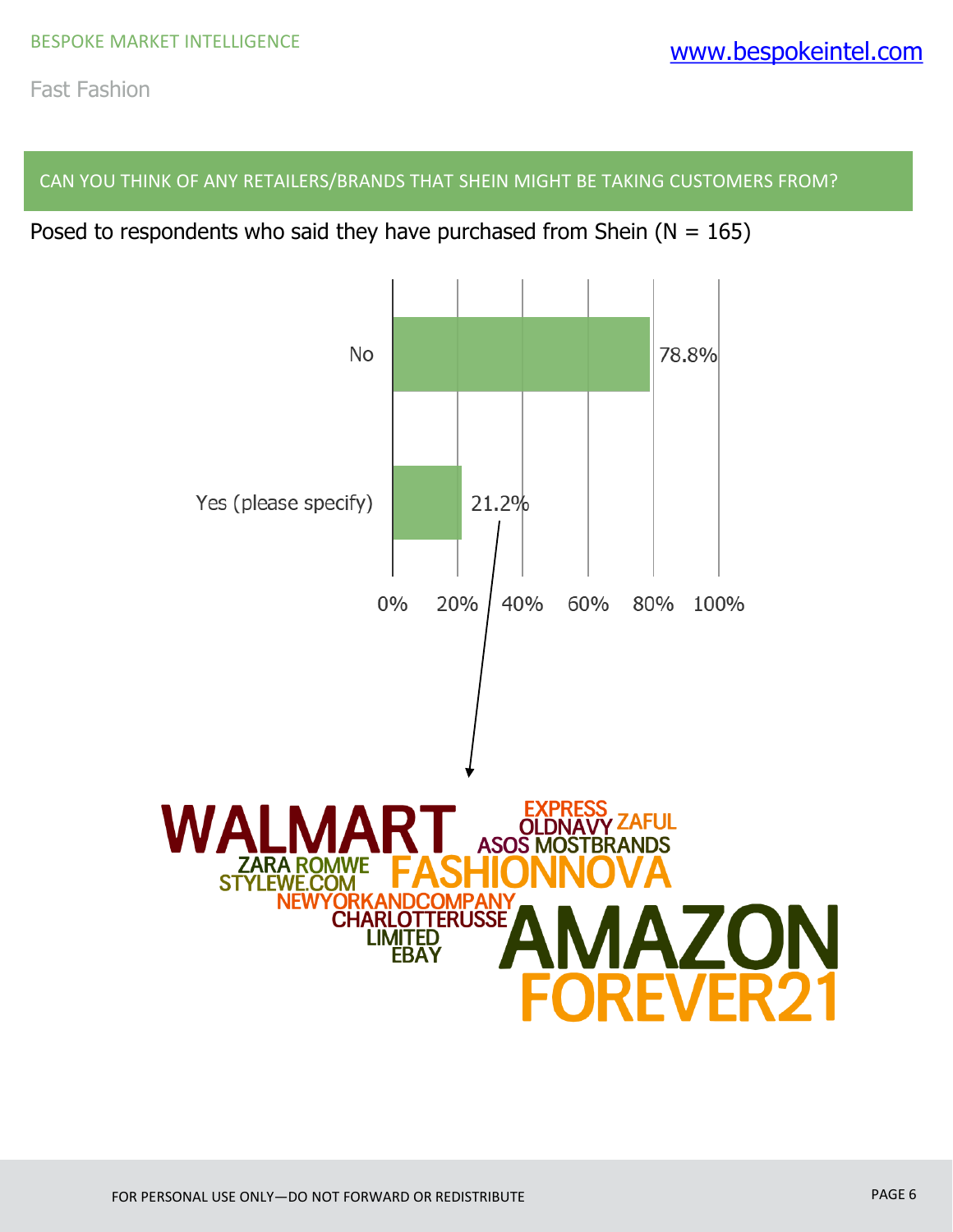#### DEMOGRAPHICS: RESPONDENTS WHO HAVE PURCHASED FROM EACH OF THE FOLLOWING

|           | Shein | Farfetch | Revolve | H&M   | Zara  | Gap   | Forever 21 |       | Fashion Nova Net-a-Porter |
|-----------|-------|----------|---------|-------|-------|-------|------------|-------|---------------------------|
| 18-24     | 25.6% | 13.9%    | 11.4%   | 13.8% | 13.4% | 10.7% | 21.6%      | 27.8% | 17.0%                     |
| $25 - 34$ | 29.8% | 40.0%    | 47.1%   | 28.9% | 30.7% | 21.0% | 28.8%      | 33.3% | 45.8%                     |
| $35 - 44$ | 24.4% | 24.6%    | 24.7%   | 22.0% | 30.7% | 22.9% | 20.1%      | 24.6% | 25.4%                     |
| 45-54     | 11.9% | 15.4%    | 12.9%   | 16.0% | 17.3% | 22.5% | 15.2%      | 11.1% | 11.9%                     |
| 55-64     | 5.4%  | 6.2%     | 2.9%    | 9.5%  | 3.2%  | 13.0% | 7.6%       | 2.4%  | 0.0%                      |
| 65-74     | 2.4%  | 0.0%     | 0.0%    | 6.9%  | 2.4%  | 5.1%  | 4.9%       | 0.8%  | 0.0%                      |
| $75+$     | 0.6%  | 0.0%     | 0.0%    | 3.0%  | 2.4%  | 4.7%  | 1.9%       | 0.0%  | 0.0%                      |
|           | 2.51  | 2.60     | 2.46    | 3.11  | 2.83  | 3.41  | 2.81       | 2.29  | 2.32                      |

|                     | Shein | Farfetch | Revolve | H&M   | Zara  | Gap   | Forever <sub>21</sub> | Fashion Nova Net-a-Porter |       |
|---------------------|-------|----------|---------|-------|-------|-------|-----------------------|---------------------------|-------|
| \$0-\$24,999        | 21.4% | 9.2%     | 4.3%    | 13.7% | 6.3%  | 13.4% | 21.2%                 | 20.6%                     | 15.3% |
| \$25,000-\$49,999   | 23.2% | 12.3%    | 15.7%   | 23.6% | 12.5% | 27.7% | 22.4%                 | 15.9%                     | 11.9% |
| \$50,000-\$74,999   | 17.3% | 15.4%    | 14.3%   | 16.7% | 17.2% | 20.6% | 18.6%                 | 12.7%                     | 8.5%  |
| \$75,000-\$99,999   | 10.1% | 12.3%    | 18.6%   | 12.5% | 14.1% | 13.8% | 11.7%                 | 11.9%                     | 15.3% |
| \$100,000-\$124,999 | 12.5% | 16.9%    | 18.6%   | 12.0% | 18.8% | 9.5%  | 11.4%                 | 12.7%                     | 20.3% |
| \$125,000-\$149,999 | 6.0%  | 9.2%     | 8.6%    | 8.2%  | 13.3% | 7.1%  | 4.2%                  | 8.7%                      | 11.9% |
| \$150,000-\$174,999 | 3.0%  | 7.7%     | 4.3%    | 5.2%  | 3.9%  | 2.8%  | 3.4%                  | 7.1%                      | 6.8%  |
| \$175,000-\$199,999 | 3.6%  | 9.2%     | 7.1%    | 4.3%  | 6.3%  | 3.2%  | 3.8%                  | 4.0%                      | 3.4%  |
| \$200,000 and up    | 3.0%  | 7.7%     | 8.6%    | 3.9%  | 7.8%  | 2.0%  | 3.4%                  | 6.4%                      | 6.8%  |



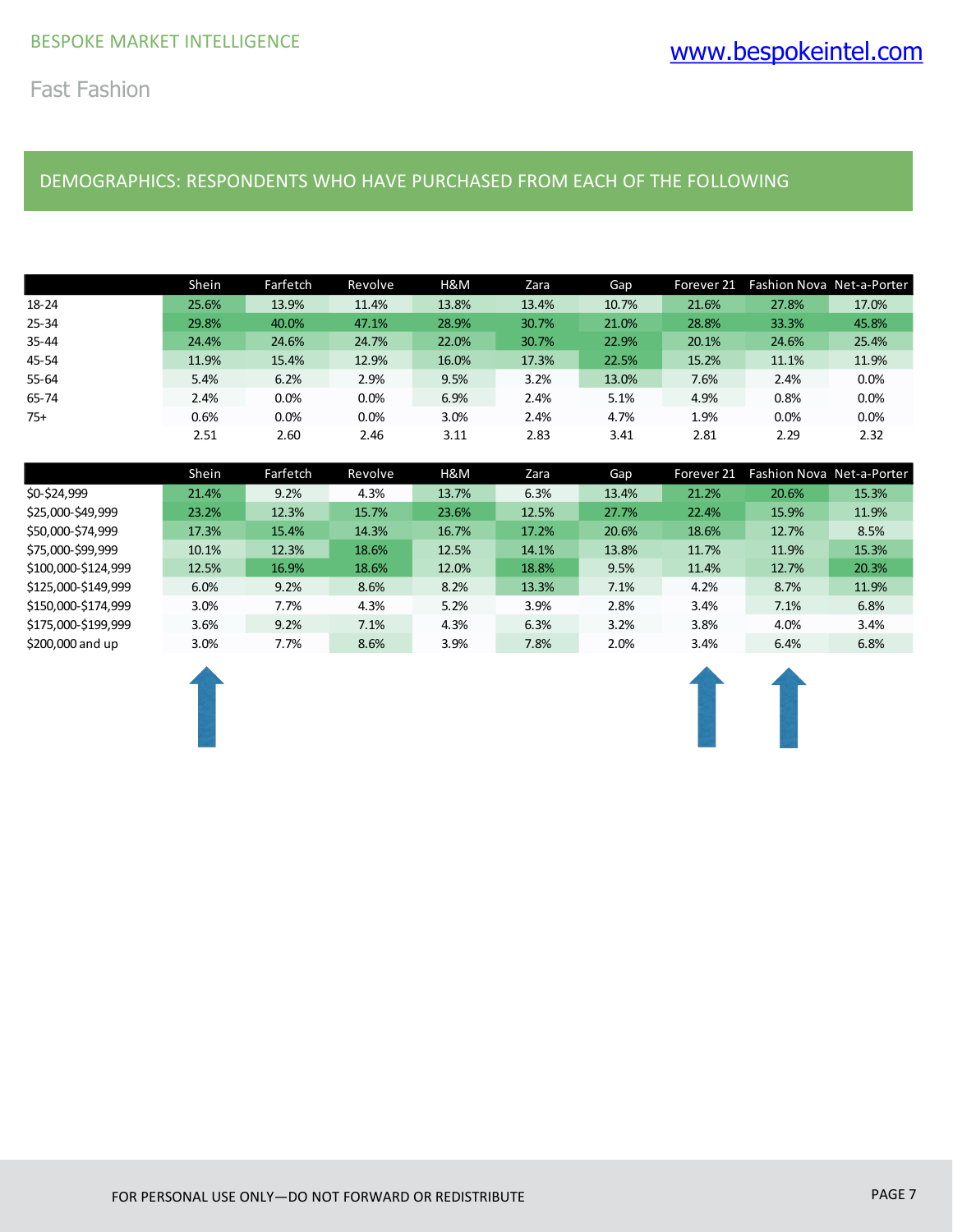## FAST FASHION PLATFORMS – ENGAGEMENT AND SHOPPER SENTIMENT EXPLORED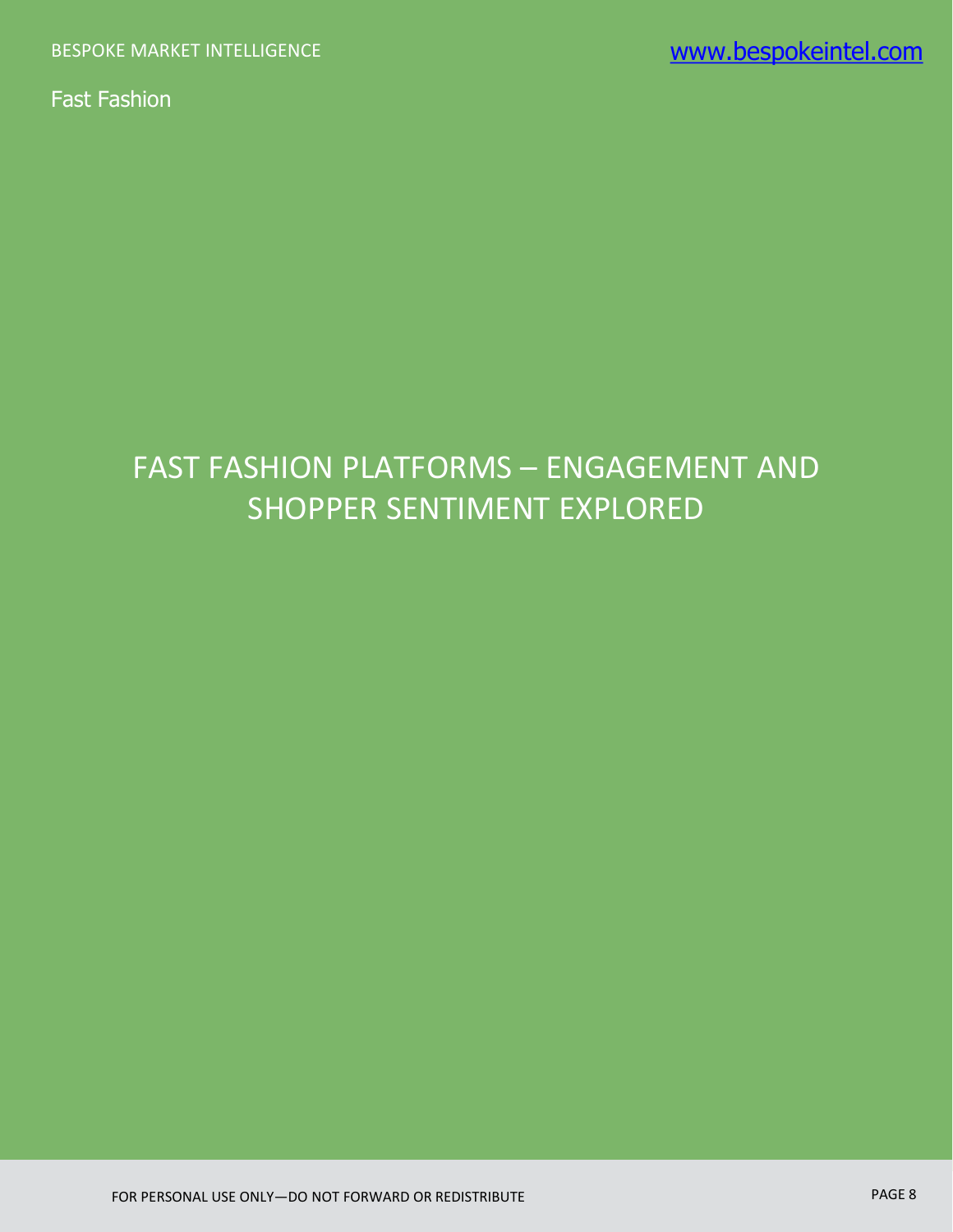#### CONVERTING AWARENESS TO SHOPPERS: % OF THOSE WHO ARE FAMILIAR WITH EACH OF THE FOLLOWING WHO HAVE PURCHASED FROM THAT PLATFORM

#### Posed to all respondents.

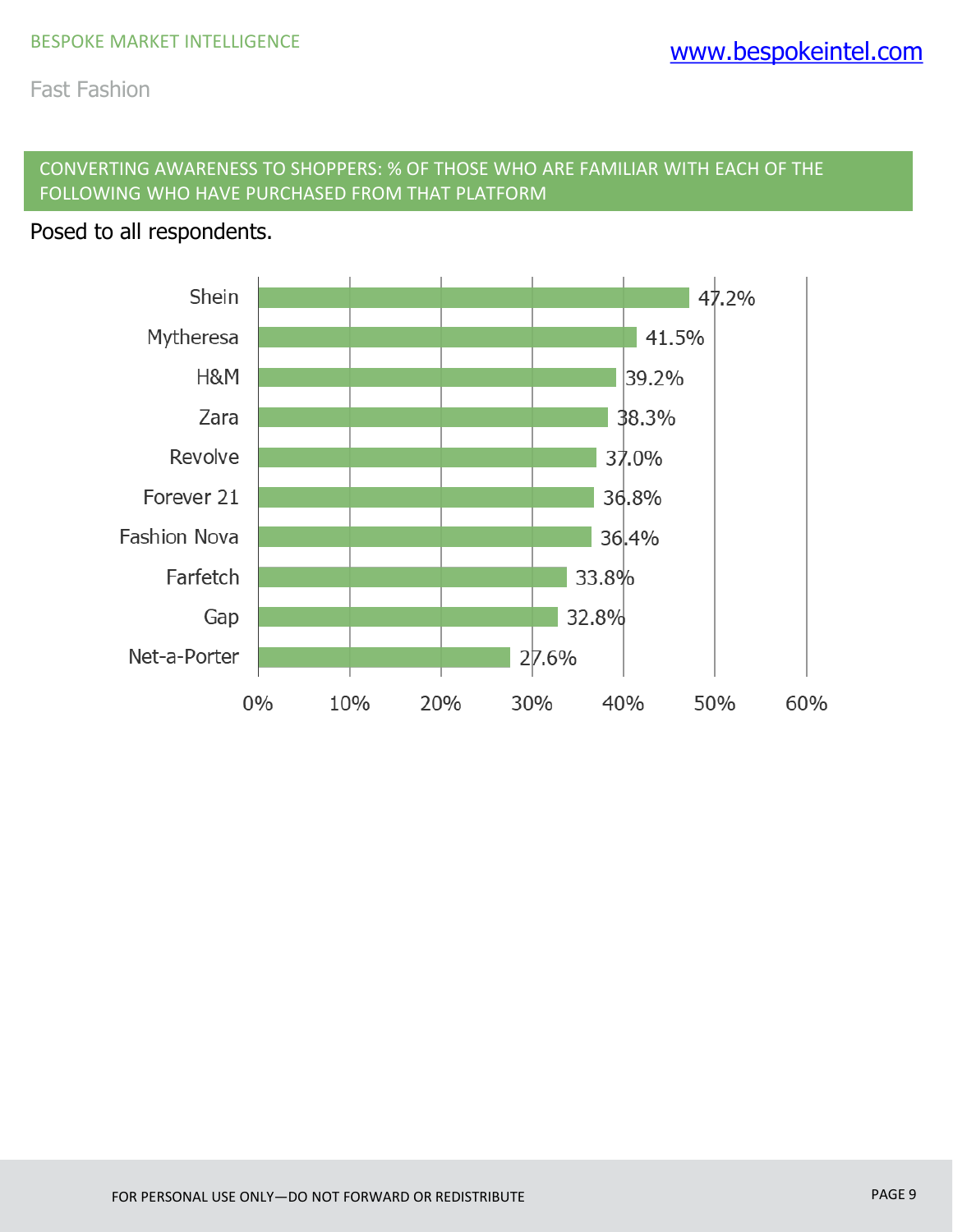#### WHEN DID YOU MOST RECENTLY MAKE A PURCHASE FROM THE FOLLOWING?

Posed to respondents who said they have purchased from each of the following.

|                     |       |       |       | In the past three months II In the past year IM ore than a year ago |       |
|---------------------|-------|-------|-------|---------------------------------------------------------------------|-------|
| Mytheresa           |       | 53.6% |       | 39.3%                                                               | 7.1%  |
| Farfetch            |       | 53.9% |       | 33.9%                                                               | 12.3% |
| Shein               |       | 51.5% |       | 30.9%                                                               | 17.6% |
| Zara                |       | 51.6% |       | 29.4%                                                               | 19.1% |
| <b>Fashion Nova</b> |       | 48.0% |       | 32.0%                                                               | 20.0% |
| Revolve             |       | 45.7% |       | 30.0%                                                               | 24.3% |
| Net-a-Porter        | 36.2% |       | 37.9% |                                                                     | 25.9% |
| H&M                 | 32.0% |       | 29.0% |                                                                     | 39.0% |
| Forever 21          | 31.6% |       | 27.8% | 40.7%                                                               |       |
| Gap                 | 29.4% |       | 27.0% | 43.7%                                                               |       |
|                     | $0\%$ | 20%   | 40%   | 60%<br>80%                                                          | 100%  |

|              | $N =$ |
|--------------|-------|
| Shein        | 165   |
| Farfetch     | 65    |
| Revolve      | 70    |
| H&M          | 231   |
| Zara         | 126   |
| Gap          | 252   |
| Forever 21   | 263   |
| Fashion Nova | 125   |
| Net-a-Porter | 58    |
| Mytheresa    | 28    |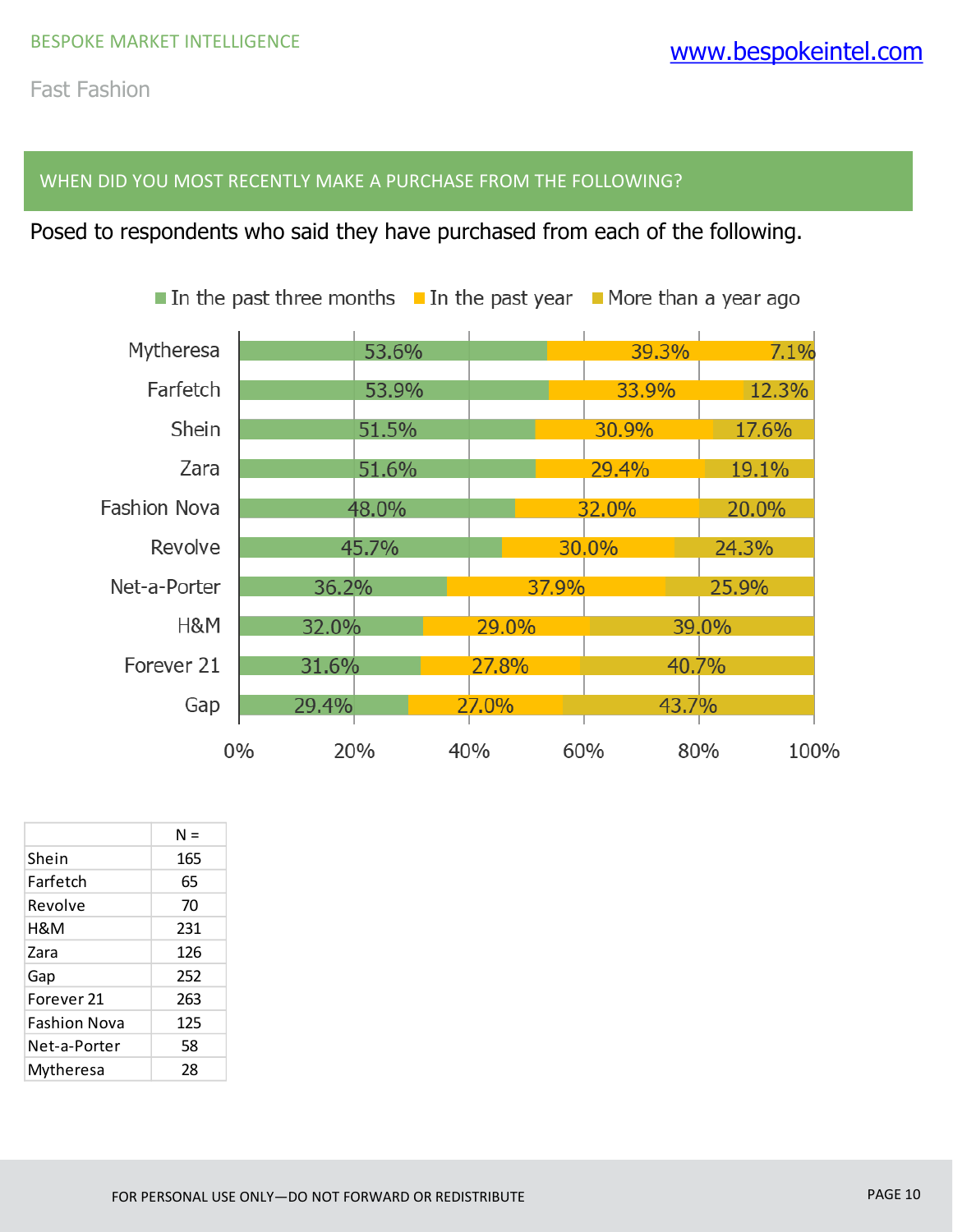#### HOW LIKELY ARE YOU TO PURCHASE FROM THE FOLLOWING IN THE FUTURE?

### Posed to respondents who said they are familiar with each of the following.



|              | $N =$ |
|--------------|-------|
| Forever 21   | 507   |
| Gap          | 502   |
| H&M          | 425   |
| Net-a-Porter | 76    |
| Fashion Nova | 221   |
| Shein        | 244   |
| Zara         | 230   |
| Revolve      | 107   |
| Farfetch     | 79    |
| Mytheresa    | 41    |